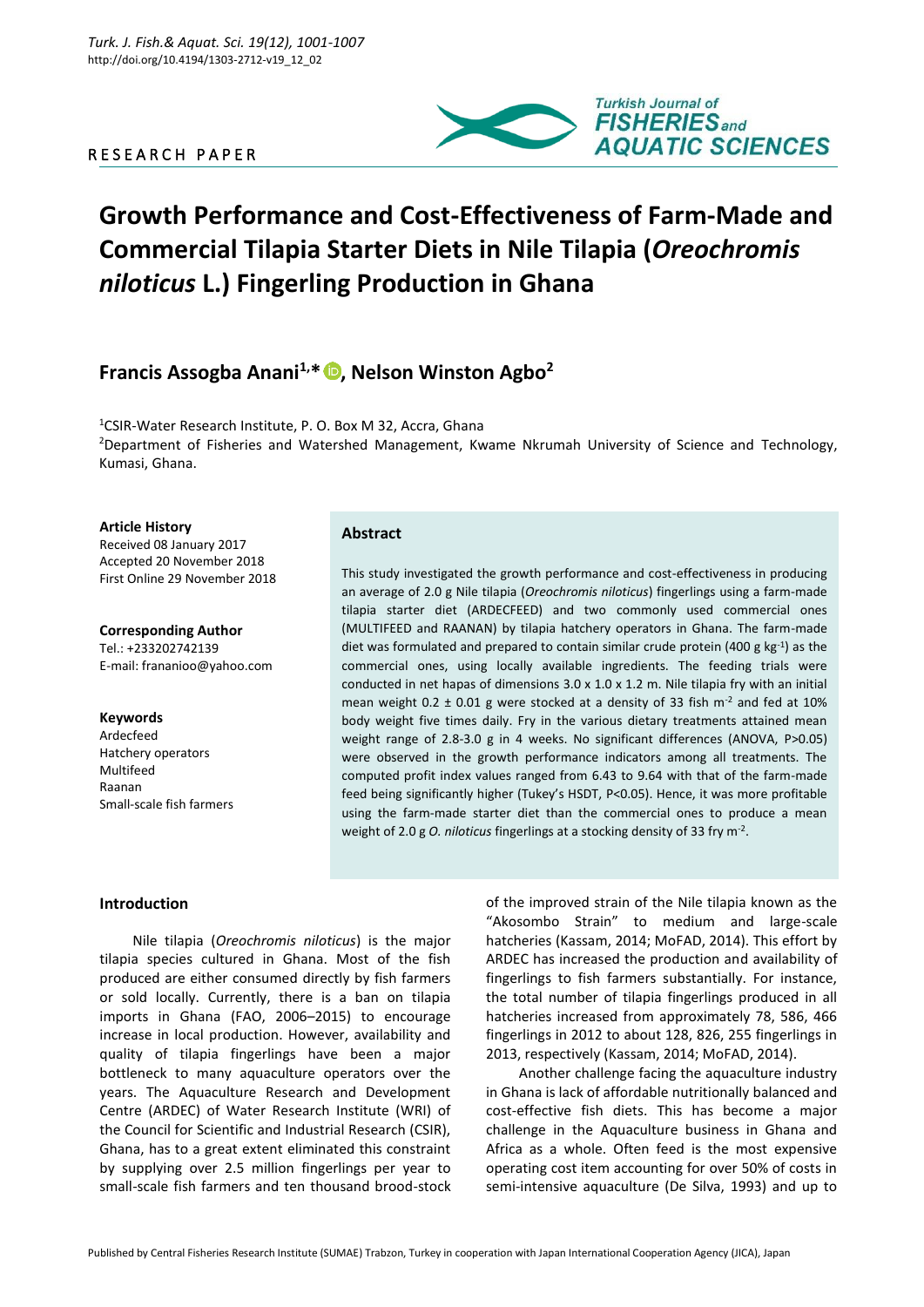70% in intensive aquaculture (Thompson, Muzinic, Engler & Webster, 2005). The high and rising costs of commercial tilapia diets are compelling some farmers to opt for alternative feeds including agro and industrial by-products, kitchen leftovers and plant wastes (Olomola, 1990). Some fish farmers rotate commercial fish diets with kitchen and restaurant wastes or chicken by-products. Others replace tilapia diet with cheaper chicken or duck feed. This has affected the development and expansion of aquaculture enterprises in most African countries including Ghana, and this has contributed in no small way, to the low protein intake in many developing African countries (Abu, Sanni, Erondu & Akinrotimi, 2010).

The types of commercial tilapia starter diets used in tilapia fingerling production in Ghana vary in brands, crude protein contents and costs. Almost all brands of fingerling producing diets are in powdered or crumbled forms and these are mostly referred to as starter feeds. Although study has shown that the crude protein requirements of *O. niloticus* fry ranged from 35 to 40% (Shiau, 2002; Fitzsimmons, 2005; El-Sayed, 2006; Lim and Webster, 2006), the crude protein contents of most commercial tilapia diets on the Ghanaian market ranged from 45 to 58% and the price per kilogramme vary from brand to brand with some being over 3.0 USD/kg (Anani, 2015). Due to the rising costs of commercial tilapia starter diets, the costs of tilapia fingerlings are frequently reviewed upwards by commercial tilapia hatchery operators. This is making the costs of tilapia fingerlings highly unaffordable particularly to small-scale tilapia farmers. In an effort to address this challenge in the aquaculture sector and also to support small-scale pond fish farmers to remain in the fish farm business, ARDEC has developed a farmmade tilapia starter diet known as ARDECFEED, using locally available ingredients.

Currently, the average size of tilapia fingerlings mostly produced by commercial tilapia hatchery operators in Ghana is 2.0 g at an average stocking density of 33 fry  $m^{-2}$  in earthen ponds, tanks or net hapas. Hence, the objectives of the present study were to investigate the growth performance and costeffectiveness of producing Nile tilapia fingerlings of average size of 2.0 g using ARDECFEED and two commonly used commercial tilapia starter diets (MULTIFEED and RAANAN) in Ghana.

#### **Materials and Methods**

#### **Description of the Study Area**

The evaluation of the three tilapia starter diets (ARDECFEED, MULTIFEED and RAANAN) was carried out at ARDEC. The area lies between latitude 6° 13ʹ North and the longitude 0° 4ʹ East at Akosombo in the Eastern Region of Ghana.

# **Selection of Feed Ingredients and Commercial Fish Diets**

The ingredients used in the formulation and preparation of the ARDECFEED were selected based on their nutritional value, availability all year round and costs. These were cassava (*Manihot esculenta*) flour, white maize (*Zea mays*), fish meal, soybean (*Glycine* spp.) meal, wheat (*Triticum aestivum*) bran, and palm oil (*Elaeis quineensis*). The ingredients were found to be locally available in all regions of Ghana (Anani, 2015). Broiler vitamin-mineral premix, L-lysine, Lmethionine and common salt were included as additives/supplements. The current two most commonly used commercial tilapia starter diets for tilapia fingerling production in Ghana, namely MULTIFEED and RANAAN, each of 40% crude protein were selected for the study. The 2 diet types were procured from commercial fish feed retail outlets near the study area.

#### **Chemical Analyses of Ingredients and Diets**

Proximate compositions analyses of the ingredients and diets were carried out in triplicates following standard methods (AOAC, 1995). The protocol was applied in the determination of the percentage (%) dry matter (DM), % crude protein (CP), % ash, % crude lipid (CL) and % crude fibre (CF). Moisture content was estimated by drying samples in a thermostat oven at 105°C for 24 hours. The difference between the initial and final weights after drying gave the moisture content whilst the final weight was that of the DM. The total nitrogen content of each sample was determined by the Kjeldahl method and a factor of 6.25 was used to convert the total nitrogen to CP contents of the ingredient and diet samples. Ash was determined by burning dry samples in a muffle furnace at 550°C for 4-5 hours. The Soxhlet extraction method was used to determine the CL contents of the samples whilst CF was determined by acid/alkaline digestion, then the dry residue was burnt at 550°C in a muffle furnace for 4 hours to determine the % ash. Nitrogenfree extract (% NFE) was computed using the formula: % NFE = % DM - (% CP + % Ash + % CL + % CF). The gross energy contents of the ingredients and fish diets were computed by using the average physiological fuel values of 23.64, 39.54 and 17.15 MJkg $^{-1}$  for protein, fat and carbohydrate respectively (Kim, Lim, Kang, Kim & Son, 2012).

#### **Diet Formulation and Preparation**

The ARDECFEED was formulated on as-fed basis to contain 40 g  $kg^{-1}$  protein. The fish meal (Tuna fish meal, produced by Pioneer Food Canary, Tema in Ghana) and soybean meal (locally produced) were used as the main dietary protein sources. The Cassava flour, Maize and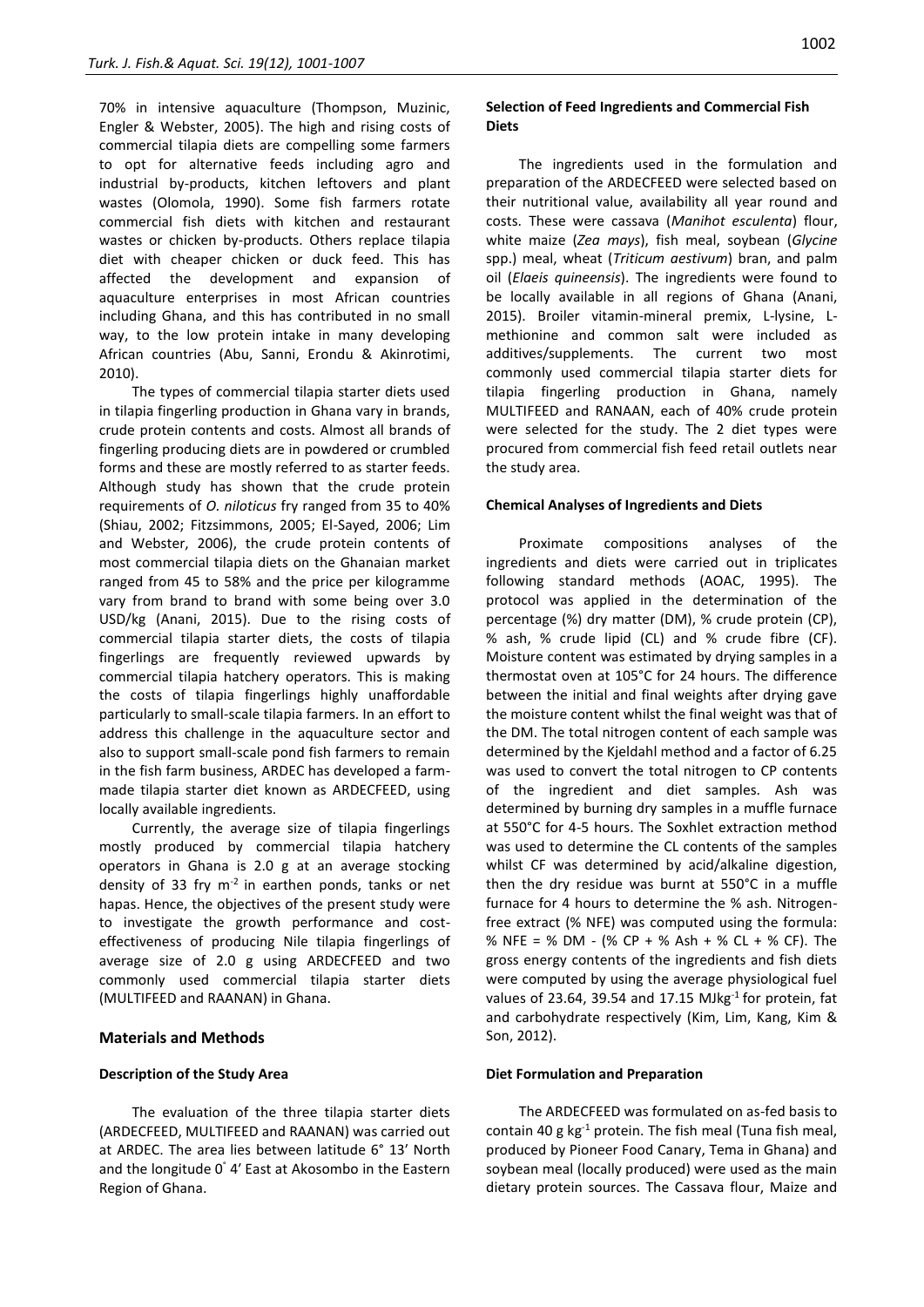wheat bran were used as the main dietary carbohydrate sources. The cassava flour also served as a binder. The palm oil was used as the main source of lipid in the diets.

The fishmeal, maize, soybean meal and wheat bran were finely milled separately using a corn milling machine and subsequently sieved through an 800 μm sieve to rid them of relatively larger sized particles. The cassava flour was not milled as it was already in a powdered form before it was procured. However, it was also sieved. The dry powdered ingredients were weighed using top loading electronic balance (KERN EMB Version 3.1 11/2009) into large labelled plastic bowls according to the proportion based on the formulation for the diet. The ingredients were mixed with the hands protected with disposable gloves until uniformly blended and homogenou**s** powdered mixtures were obtained. Common salt and palm oil were added to the mixture at 10 and 50 g  $kg^{-1}$ respectively and the mixture was mixed thoroughly. Broiler vitamin-mineral premix was added to the powdered diet at 2 g kg-1 whilst L-lysine and Lmethionine were added to it at 1 g  $kg^{-1}$  each and the contents were thoroughly mixed (Table 1). The final mixture was sieved through the 800 μm sieve again.

The commercial diets, which were originally extruded pellets, were milled separately into powdered forms and sieved through the 800 μm sieve. This was to ensure that all the experimental diets were of the same particle size and form. The various diets were kept in labelled transparent plastic containers. The excess diets were then packaged in labelled polythene bags and stored in a cool, dry and well-ventilated room. Samples of all the diets were analysed for proximate compositions.

#### **Experimental System and Fish**

Fish growth study was carried out in nine (9) mosquito netting hapas, each of dimensions 3.0 x 1.0 x 1.2 m (i.e. length, width and height). A monofilament nylon gill net of stretched mesh size 30.0 mm was sewn over each of the hapas as a cover and an opening was left at one end of the 1m side so as to allow input and

collection of fish during stocking, measurements and harvest. The cover net was to keep predatory birds from injuring or picking the experimental fish. The hapas were mounted in a 0.2-hectare earthen pond at ARDEC, Akosombo. The pond was supplied with water from the Volta Lake to a mean height of about  $1.4 \pm 0.2$ m. The hapas were suspended with bamboo poles by means of nylon twine and the former were driven into the bed of the pond. Each hapa was separated from others by about 6 m distance to avoid easy drifting of contents of one system into another and to enhance water exchange (Anani, Nunoo, Steiner-Asiedu, Nortey & Agbo, 2017). About two-thirds (0.8 m) of the hapa heights were constantly submerged in the pond water by ensuring periodic topping up of the water when the level fell due mainly to evaporation and seepage.

The ninth generation of mono sex male *O. niloticus* known as the "Akosombo Strain" developed by CSIR-WRI at ARDEC, Akosombo through selective breeding was used in the study. The fry, with an initial mean weight of 0.2±0.01 g, were randomly stocked at a density of 33 fry  $m<sup>-2</sup>$  in each of the 9 hapas.

#### **Feeding Schedule**

Each diet was randomly assigned to three hapas (i.e. a treatment with 2 replicates). Feeding of the experimental fish with the various diets commenced the day after fish stocking. All the fish under each treatment were manually fed at 10.0% of their body weight (biomass) three times (between 0800-0830, 1200-1230 and 1600-1630 GMT) daily throughout the culture period.

#### **Water Quality**

Water quality parameters [temperature, dissolved oxygen (DO), pH, nitrite, total ammonia and total alkalinity] in the experimental hapas were determined biweekly. Water temperature was measured with a thermometer and DO was measured with oxygen meter (YIS Environmental model no: DO 200), whilst pH with a pH meter (HANNA model no: HI 98128). Nitrite and total ammonia were measured using a

**Table 1.** Inclusion levels (%) of ingredients used in preparing ARDECFEED

| Ingredients              | Inclusion Level (%) |  |  |
|--------------------------|---------------------|--|--|
| Fish meal                | 45.0                |  |  |
| Soybean meal             | 25.0                |  |  |
| Maize (white)            | 10.0                |  |  |
| Wheat bran               | 5.0                 |  |  |
| Cassava flour            | 5.0                 |  |  |
| Palm oil                 | 5.0                 |  |  |
| Broiler vit./min. premix | 2.0                 |  |  |
| Common salt              | 1.0                 |  |  |
| L-Lysine                 | 1.0                 |  |  |
| L-Methionine             | 1.0                 |  |  |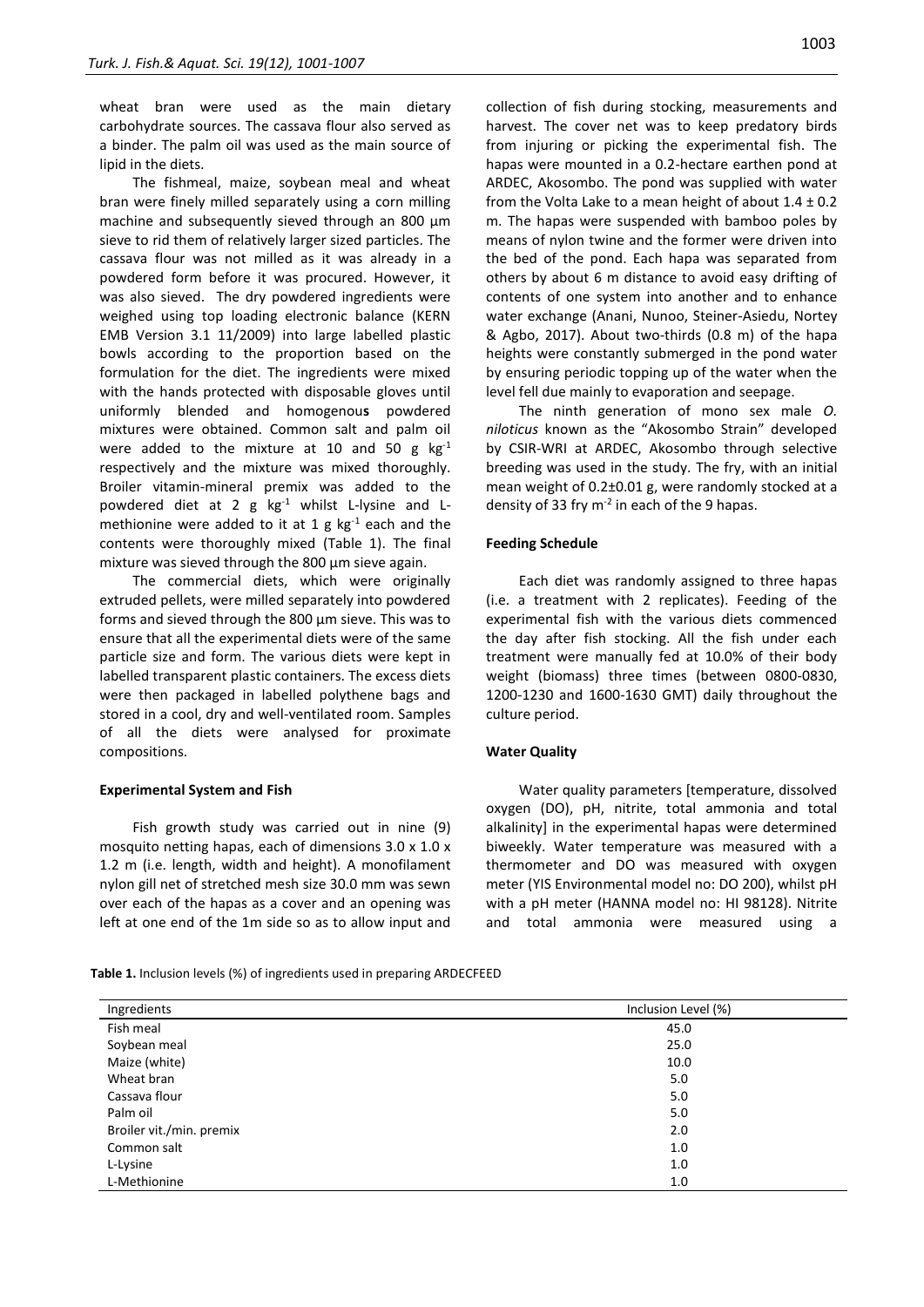spectrophotometer (UV mini-1240). Total alkalinity was measured using a digital titrator (HACH).

Nitrite was determined by measuring 25 ml of the hapa water sample into 30 ml test tube and 25 ml of distilled water into a separate test tube (i.e. the blank). Nitriver 3 nitrite reagent was added to both and they were shook vigorously for one minute. After which they were left undisturbed for five minutes reaction period. The spectrophotometer was set up and programmed to analyse nitrite at 507 nm wavelength. Then it was zeroed with distilled water and the reading for the blank and the sample were determined. The difference between the two values was the actual amount of nitrite in the sample in milligrams per liter (mg  $L^{-1}$ ).

A sample cell was filled to the 10-mL mark with the water sample and a second cell with deionized water to the 10-mL mark. The contents of one ammonia salicylate powder pillow were added to each cell and shook to dissolve the contents. The spectrophotometer programmed number for ammonia analysis was keyed in and set at 655 nm wavelength. A three-minute reaction period was allowed then the contents of one ammonia cyanurate reagent powder pillow were added to each cell and they were shook to dissolve the contents. The instrument timer was started for a 15-minute reaction period after which the blank was wiped and it was inserted into the cell holder. The instrument was zeroed and the sample was wiped and inserted into the cell holder to read the result in mgL<sup>-1</sup> NH<sub>3</sub>-N.

In measuring total alkalinity, a clean delivery tube was inserted into a 1.600 N sulfuric acid titration cartridge attached to a titrator. The delivery knob was turned to eject air and a few drops of titrant. The counter was reset to zero and the tip was wiped. A sample volume of 100 mL was measured with a graduated cylinder and transferred into a clean 250-mL Erlenmeyer flask. Phenolphthalein and Bromcresol Green-Methyl Red Indicator powder were added in turns and each mixed thoroughly. The titration was continued with sulfuric acid to a light pink colour. The digits displayed on the counter were recorded as alkalinity in mg L<sup>-1</sup>.

#### **Measurements of Fish During Growth Study**

The weights of 20% of surviving fish in each hapa under each treatment were measured fortnightly. The biomass (total weight) of fish in each hapa under each treatment was computed and subsequently the quantity of each diet type for each fish group was adjusted accordingly. The growth study continued till the fish in any dietary treatment and all its replicates attained a mean weight of at least 2.0 g. Then the experiment was terminated and all the fish in each treatment harvested, counted and weighed individually to determine survival and the final growth.

#### **Determination of Biological Parameters**

Growth performance was determined in terms of survival rate (SR), weight gain (WG), specific growth rate (SGR), feed conversion ratio (FCR) and feed efficiency (FE) as follows:

- SR (%) = number of fish stocked Mortality/Number of fish stocked × 100%;
- WG (%) = final body weight initial body weight/initial body weight x 100%;
	- SGR  $(\%$  day<sup>-1</sup>) = 100% × [In (final body weight) In (initial body weight)]/number of days;

FCR = total feed fed/live weight gain;

FE (%) = live weight gain by fish/total feed fed x 100%.

#### **Cost-Effectiveness of the Diets**

The cost effectiveness of the farm-made and commercial diets was determined by computing the Incidence Cost (IC) and Profit Index (PI) given as follows:

- IC = cost of diet used/weight of fish produced (Abu *et al.,* 2010);
	- PI = value of fingerlings produced/cost of diet used (Agbo, Madalla & Jauncey, 2011).

The value of fingerlings and cost of diets were calculated based on market prices in Ghana cedis (GHS) and its equivalent amount in US Dollars (US\$) per kilogramme. Ten per cent (10%) of the original costs per kilogramme of the farm-made (ARDECFEED) based on the prices of the ingredients used was added to the diet to cover the cost of labour in producing the diet (Anani, 2015). Only the costs of the various diets were considered as other costs were constant.

#### **Data Analysis**

All data on fish growth performance were tested for normality using the Kolmogorov-Smirnov test and homogeneity using the Levene's test. All percentages and ratios were arcsine transformed to normalize the data before analyses (Zar, 1984). All results were expressed as mean±standard deviations (S.D). Comparison of means were made by one way-analysis of variance (ANOVA), followed by Tukey's honest significant difference test to identify specific differences between pairs of treatments. Differences were regarded as significant when P<0.05.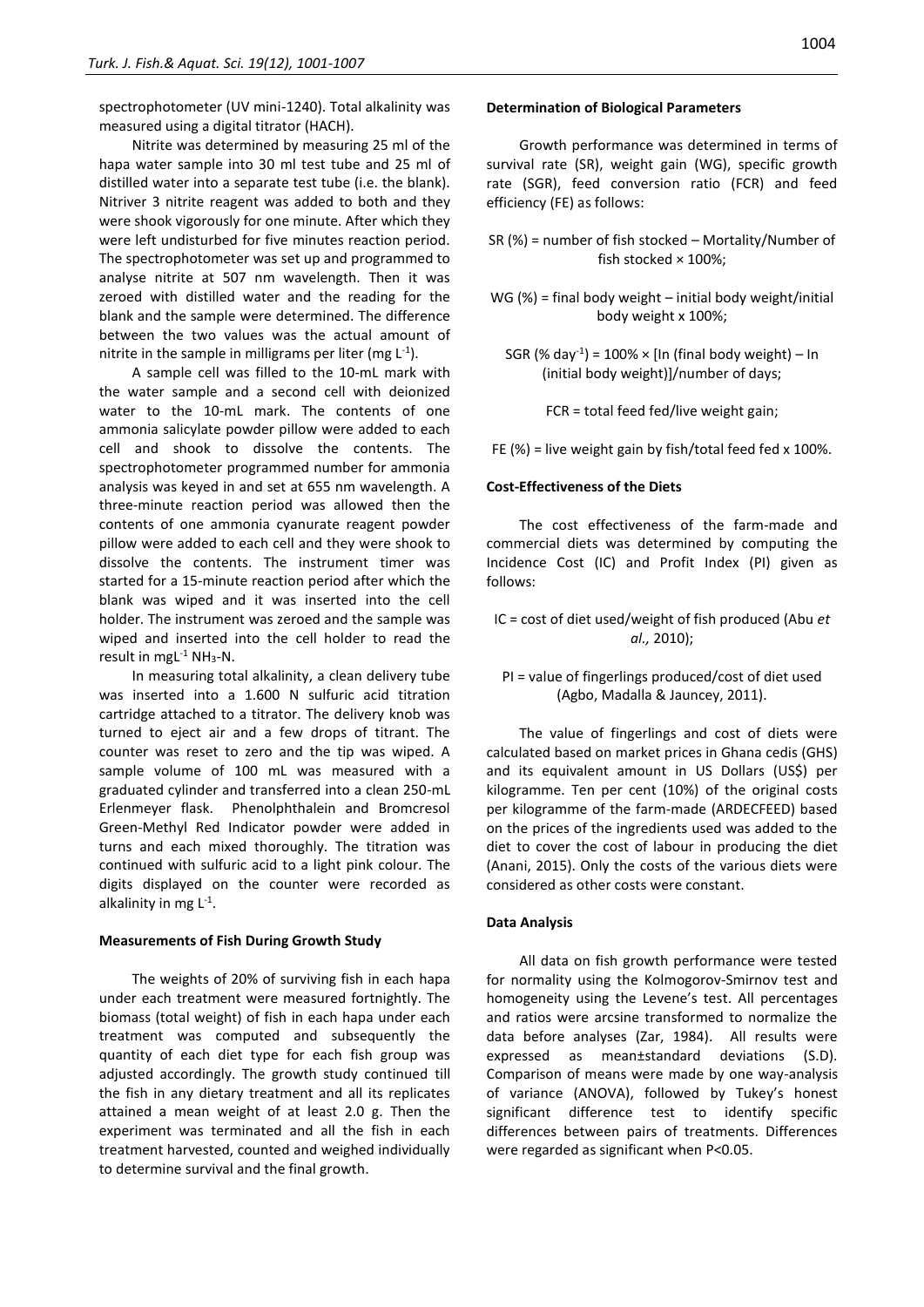# **Results**

#### **Water Quality**

There were no significant differences (ANOVA, P>0.05) in water quality parameters among the various dietary treatments during the growth study and the recorded values were within the following ranges: Temperature (27.58-29.83°C), dissolved oxygen (4.14- 5.02 mg L-1 ), pH (7.24-7.62), Nitrite (0.013-0.016 mg L-<sup>1</sup>), total ammonia (0.50-0.62 mg  $L^{-1}$ ), total alkalinity (125-162 mg L<sup>-1</sup>).

#### **Proximate Compositions of the Experimental Diets**

The proximate compositions and gross energy contents of the ARDECFEED, MULTIFEED and RAANAN diets are shown in Table 2. Proximate analyses of the diets showed that ARDECFEED had the least (39.42%) crude protein content whilst RAANAN had the highest (42.34%). The crude lipid values ranged from 5.50 to 8.37% with that of ARDECFEED being the highest. ARDECFEED had the highest (12.17%) ash content. The gross energy and crude fibre contents of the diets were similar and they ranged from 17.67 to 17.91 kJ  $g^{-1}$  and 3.25 to 3.84% respectively.

#### **Growth and Production Performance of Cultured Fish**

The target mean weight of ≥2.0 g was attained at the end of the fourth week (Figure 1). Both the Farmmade diet and MULTIFEED recorded 2.8 g whilst RAANAN recorded 3.0 g. The growth responses of Nile tilapia fry to the experimental diets are shown in Table 3. There were no significant differences (ANOVA, P>0.05) in final mean weights, weight gains, specific growth rates and net fish productions among the various dietary treatments.

#### **Cost-Effectiveness of the Diets**

The costs per kilogramme of the commercial diets were higher compared to the farm-made one and that of MULTIFEED (about US\$ 1.45 kg<sup>-1</sup>) was the most expensive (Table 4). At the time of this study, the cost of 1000 individual tilapia fingerlings of an average weight of 2 g was about US\$ 38.66. Although it was profitable producing Nile tilapia fingerlings irrespective of the diet type used, the profit margin was significantly higher (Tukey's HSDT, P<0.05) in the use of the farm-made diet (ARDECFEED) than that of the commercial ones (MULTIFEED and RAANAN). The profit index for the various diet types were 9.64, 6.43 and 7.47 for ARDECFEED, MULTIFEED and RAANAN respectively.

**Table 2.** Proximate compositions (% as-fed) and gross energy (kJ g-1 ) of ARDECFEED, MULTIFEED and RAANAN tilapia starter diets fed to Nile tilapia fry in the current study

| Diet      | DM    | ີ     | ີ    | $\sim$ $-$ | Ash   | <b>NFE</b> | GE    |
|-----------|-------|-------|------|------------|-------|------------|-------|
| ARDECFEED | 92.82 | 39.42 | 8.37 | 3.47       | 12.17 | 29.39      | 17.67 |
| MULTIFEED | 93.65 | 41.54 | 5.50 | 3.84       | 8.24  | 34.53      | 17.91 |
| RAANAN    | 91.89 | 42.34 | 5.86 | 3.25       | 8.43  | 32.01      | 17.82 |

 $DM = dry$  matter,  $CP = crude$  protein,  $CL = crude$  lipid,  $CF = crude$  fibre, NFE = nitrogen free extract,  $GE = gross$  energy



**Figure 1.** Growth performance of Nile tilapia fry fed with a farm-made diet (ARDECFEED) and two commercial types (RAANAN and MULTIFEED) for 4 weeks.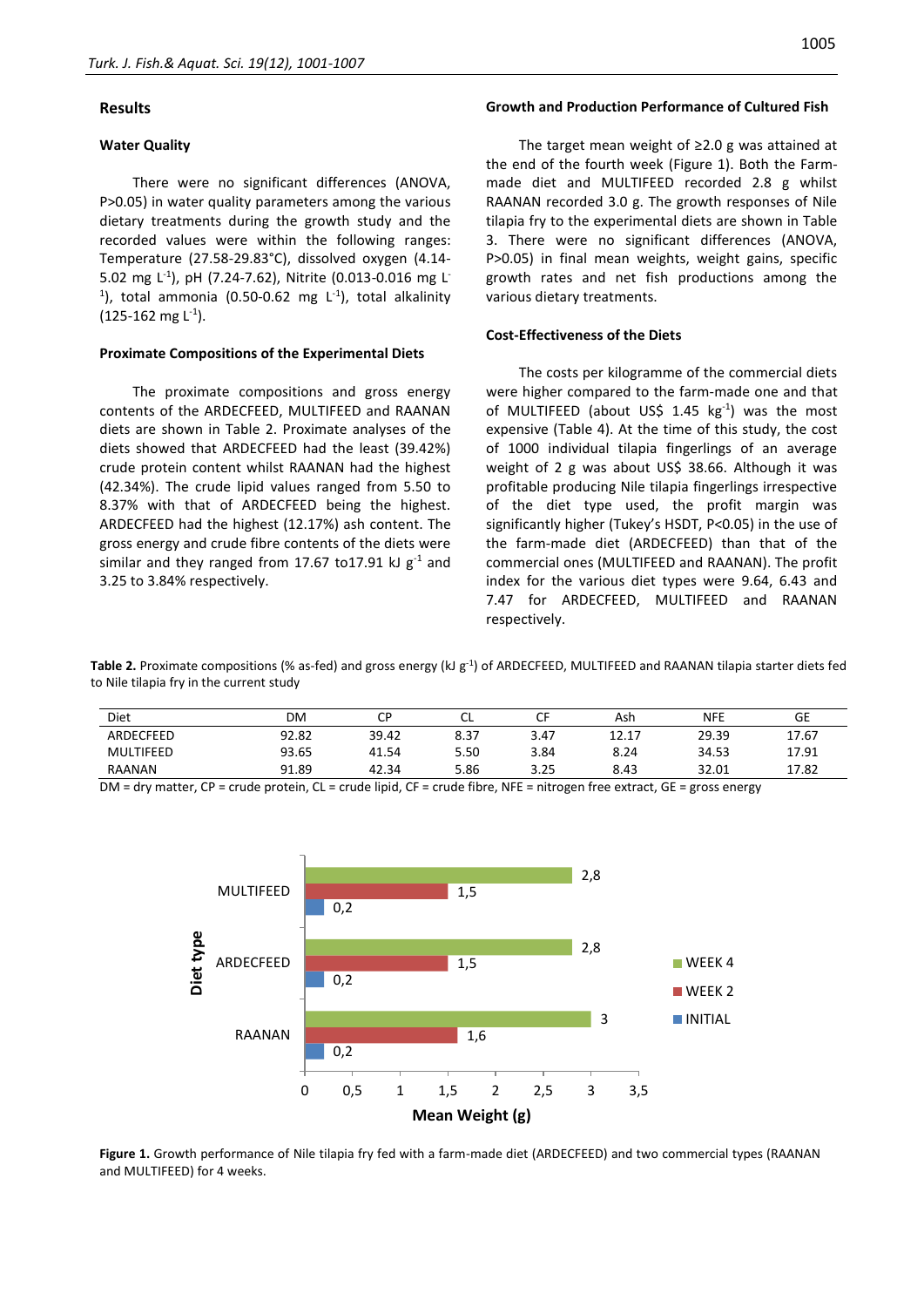| Parameter            |                | <b>Diets</b>   |                |
|----------------------|----------------|----------------|----------------|
|                      | AF             | MF             | <b>RN</b>      |
| IMW(g)               | $0.2 \pm 0.0$  | $0.2 \pm 0.0$  | $0.2 \pm 0.0$  |
| FMW(g)               | $2.8 \pm 0.8$  | $2.8 \pm 0.7$  | $3.0 \pm 0.8$  |
| WG(g)                | $2.6 \pm 0.8$  | $2.6 \pm 0.7$  | $2.8 \pm 0.8$  |
| SGR $(% day-1)$      | $9.4 \pm 0.2$  | $9.4 \pm 0.1$  | $9.7 \pm 0.4$  |
| FI (g fish $^{-1}$ ) | $3.9 \pm 0.3$  | $4.2 \pm 0.3$  | $4.5 \pm 0.4$  |
| <b>FCR</b>           | $1.5 \pm 0.2$  | $1.6 \pm 0.2$  | $1.6 \pm 0.3$  |
| FE (%)               | $66.7 \pm 0.1$ | $62.5 \pm 0.1$ | $62.5 \pm 0.1$ |

**Table 3.** Growth performance and feed utilization of the cultured Nile tilapia fry fed with ARDECFEED (AF), MULTIFEED (MF) and RAANAN (RN) diets at 33 fry m<sup>-2</sup> for 4 weeks

Values are means ± standard deviations of three replicates. There were no significant differences (ANOVA, P>0.05) among mean values.IMW = initial mean weight; FMW = final mean weight; WG = weight gain; SGR = specific growth rate; FI = feed intake; FCR = feed conversion ratio;FE = feed efficiency;SR = survival rate;NFP = net fish production.

 $0.44 \pm 6.6$  0.44  $\pm 6.6$  0.46  $\pm 3.3$  0.47  $\pm 5.4$ 

SR (%) 85.5 ± 19.7 88.0 ± 10.0 83.5 ± 15.2

**Table 4.** Cost effectiveness of ARDECFEED, MULTIFEED and RAANAN fed to Nile tilapia fry

| Parameter                     |        | <b>Diets</b> |           |
|-------------------------------|--------|--------------|-----------|
|                               | $AF^*$ | MF           | <b>RN</b> |
| Cost of feed (GHS $kg^{-1}$ ) | 4.00   | 5.60         | 4.50      |
| Total feed used (kg)          | 1.00   | 1.10         | 1.12      |
| Cost of total feed used (GHS) | 4.00   | 6.16         | 5.04      |
| Harvested biomass (kg)        | 0.72   | 0.74         | 0.75      |
| Value of fingerlings (GHS)    | 38.55  | 39.60        | 37.65     |
| Incidence Cost (GHS kg-1)     | 5.56   | 8.34         | 6.69      |
| Profit Index                  | 9.64   | 6.43         | 7.47      |

\*Cost per kg of ARDECFEED included labour, constituting 10% of the cost of ingredients used in producing the diet (Anani *et al.,* 2017). [US\$ 1.00 = GHS 3.88 (average) in 2015].

#### **Discussion**

NFP (kg m-2

The reasonably similarity in growth performance of *O. niloticus* as indicated by the observed final mean weight and weight gain in the various dietary treatments suggests that all the diets were of good quality and they supported good fish growth. The results of this study show that, there were no significant differences (ANOVA, P>0.05) in growth parameters among the various dietary treatments (ARDECFEED, MULTIFEED and RAANAN). The final mean body weight range (2.8–3.0 g) attained at the current stocking density (33 fry  $m<sup>-2</sup>$ ) would produce the expected fingerling size of at least 2.0 g within a time period of 4 weeks.

Aside from the good quality of the diets used in this study, the equally good growth recorded could also be attributed to the relatively low stocking density used which reduced social interactions through competition for food and space in all the dietary treatments. Social interactions through competition for food and space negatively affect fish growth (Garr, Lopez, Pierce & Davies, 2011). Higher stocking densities lead to increased stress and consequent increase in energy requirements causing a reduction in growth rates and food utilization. Also, fish density could affect the efficiency of food utilization where the number of fish stocked in a system increases; the amount of feed

available to each fish decreases (Chang, 1988). In this study, the survival rates were not affected significantly possibly due to the good water quality recorded. Throughout the experimental period, the water quality in all the treatments remained within the range required for tilapias (Boyd, 1990). Therefore, all the diets used in the present study did not impact water quality negatively.

The estimated total cost of using the various diet types to produce 1000 individual tilapia fingerlings of an average weight of at least 2 g would be approximately US\$ 2.86, US\$ 4.30 and US\$ 3.44 for ARDECFEED, MULTIFEED and RAANAN respectively. Since 1000 individual tilapia fingerlings of an average weight of 2 g is being sold by hatchery operators at about US\$ 38.66, then the use of ARDECFEED in tilapia fingerlings will reduce the cost of production and subsequently increase the profit margin of farmers. This suggests that the profitability of using any of the diets depends on the cost of its unit weight (1 kg). Hence, the use of ARDECFEED (US\$ 1.03 kg<sup>-1</sup>) to produce a minimum mean weight of 2.0 g tilapia fingerlings as being produced currently by most hatchery operators in the country will be more profitable than the use of either MULTIFEED (US\$ 1.44 kg<sup>-1</sup>) or RAANAN (US\$ 1.16 kg<sup>-1</sup>).

In the present study, there were no significant differences (ANOVA, P>0.05) among the growth rate